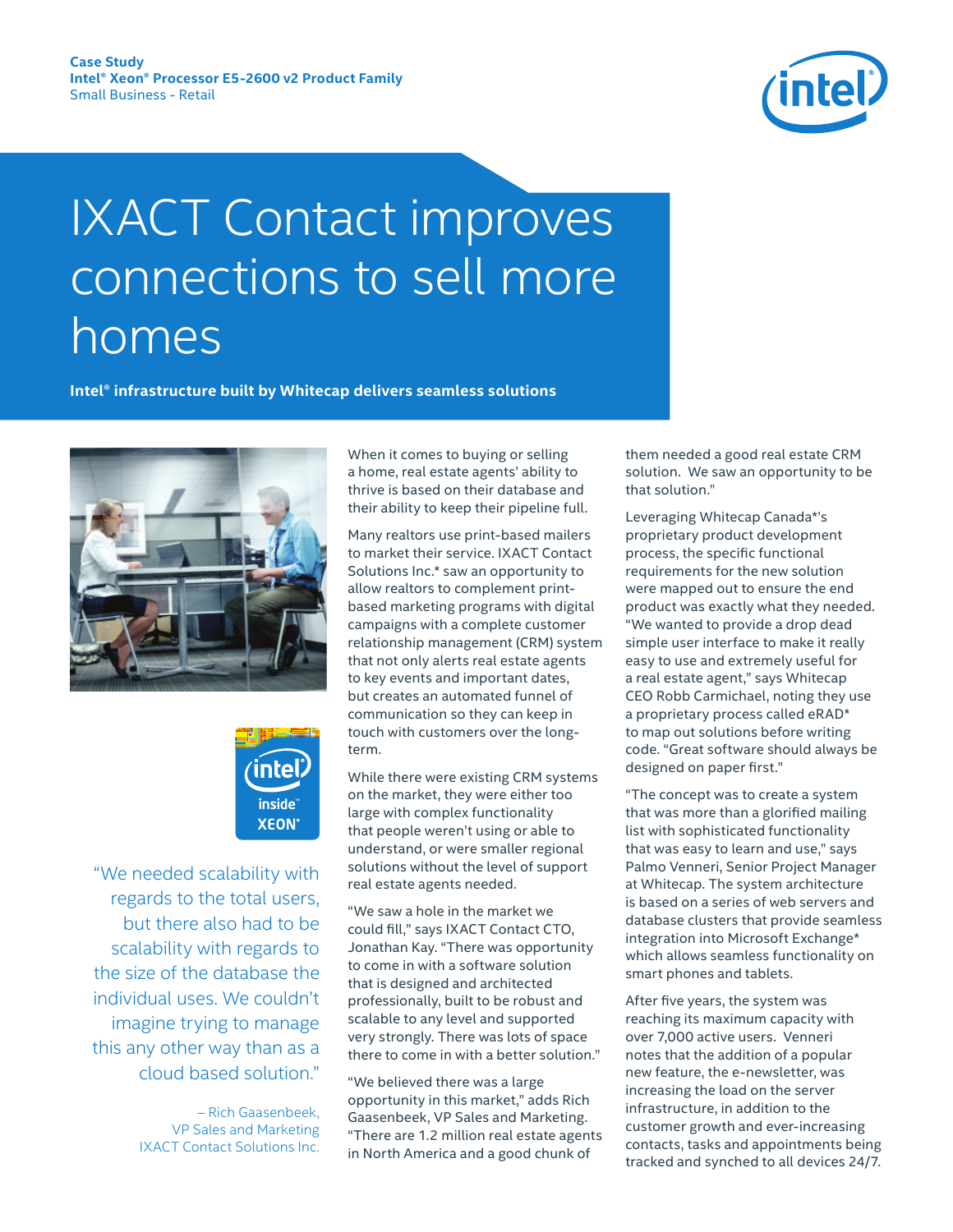"We have been adding a lot of new features in the last five years that have really been taxing the system," says Venneri. "The monthly newsletter has been so phenomenally successful that every month, all the agents want to immediately send it out to their contacts, which can number from a few to over a thousand. We have been putting more pressure on the database cluster and the exchange cluster to try and keep pace with the growth."

Whitecap knew the Intel® Xeon® based server hardware powering IXACT Contact\* needed a refresh and upgraded to new servers powered by the Intel® Xeon® processor E5-2600v2 product family.

"Every month there are more and more agents on the system," adds Venneri, noting each one requires zero downtime.

Whitecap\* Systems Administration Manager Pratap Mahendran conducted benchmarking tests to determine the best server option focussing on performance and scalability. "We found Intel's performance was higher than the competitor," he said. "The Intel® Xeon® E5-2667v2 processor performed the best in this kind of environment and would be able to support the future growth."

"(During the benchmark testing) we looked at CPU performance and memory because Exchange\* leverages both. When compared in the lab to the previous environment with Intel® Xeon® 5530 processors, we found it could take a minute to open a mail box. During this 1,000 sample mailbox test in the lab, they opened instantly."

#### **Keeping Realtors on Task**

IXACT Contact provides real estate agents with activity plans designed not only to help execute on tasks but also shows how to execute a business plan that will help them grow with targeted activities and tools. It also allows agents to easily track suppliers like inspectors, insurers, renovators,

stagers and mortgage brokers so they can easily make recommendations to customers.

"IXACT Contact has helped us increase our business by over 100% in the 2 years we've been using it," says Keith Roy from Macdonald Realty Ltd.\* "IXACT Contact offers an affordable program for keeping in touch with your clients and contacts in a strategic way."

In addition to providing marketing tools, IXACT Contact has built-in reminder services to help real estate agents stay on top of important tasks.

"We base all our tools on the 'set it and forget it' idea. Set it once and the system does a whole bunch of things that add value," says Kay, adding "our drip email plans can last five years providing a stream of regular emails to keep in contact with dormant clients so when they are thinking of selling, they call you and not someone else."

"Once a plan is in place, the system essentially takes over," adds Venneri. "It also allows agents to track major customer events like birthdays and anniversaries, and has features to keep agents organized."

And it's working for agents who are seeing tangible results. "I closed my first deal before Christmas, and two more are pending! I couldn't have done this without my IXACT (Contact) keeping me on track and in control," says Ottawabased real estate agent Wayne Fraser.

Prudential Homesale Services Group\*'s Jim Martin says he "had my best month ever… closed almost \$1.4 million," and Dennis Paradis from RE/MAX\* Hallmark credits IXACT Contact with helping "me double my business this year."

### **Marketing in the Cloud**

From day one the vision was to offer the service as a cloud-based system for residential real estate agents. IXACT Contact knew it needed to be robust and scalable so it could easily handle real estate agents with 10 or 10,000 contacts, and could manage anywhere

# **Challenge**

Focused on selling homes and getting new listings, real estate agents don't have time to learn complicated customer relationship management (CRM) software but want tools that will let them keep in touch from their PCs and smart phones with clients and potential clients over long periods of time.

## **Solution**

Connecting with the cloud. IXACT Contact Solutions Inc.\* turned to Whitecap Canada\* to roll out a real estate specific, cloud-based CRM solution that is easy to use but has sophisticated marketing tools to help new and veteran agents to build their business. Offering the solution in the cloud on a solid Intel® foundation makes it simple to maintain, support, expand and deploy.

# **Impact**

- Growing more than 85% in the past five years, IXACT Contact refreshed its network hardware to new servers powered by the Intel® Xeon® processor E5-2667v2 to support the expanding customer base and provide for scalable growth.
- The upgraded server infrastructure allows users to access their data up to 50% faster, and cuts page load times by about 25%.
- With pre-packaged marketing programs and automated processes, reminders and tools, many real estate agents see an immediate boost to their bottom line including one agent whose says using IXACT Contact helped grow his business 100% in 2 years.